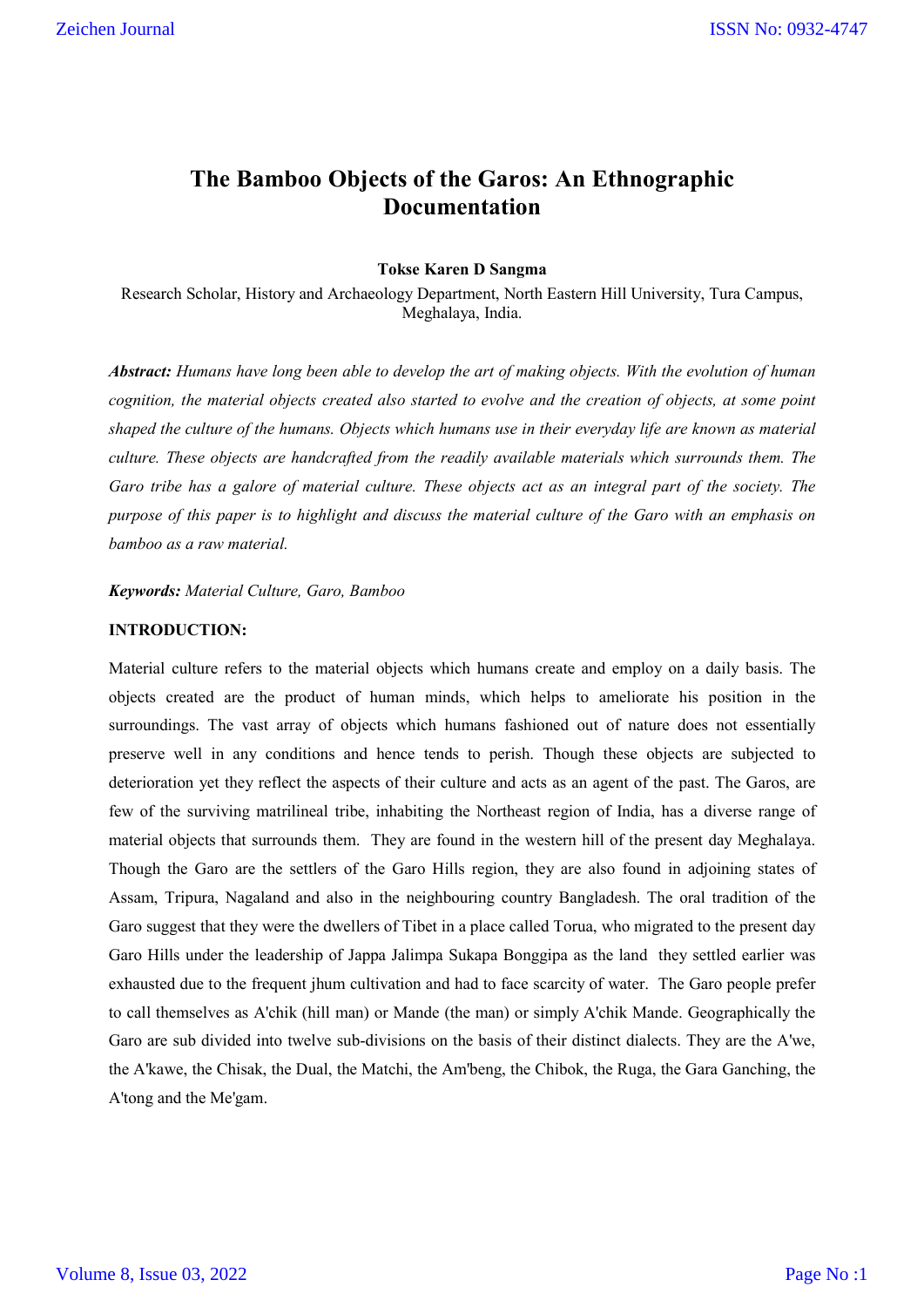The objects which the Garo utilize in their daily activities are hand crafted and the traditional knowledge of crafting handed down from generations. The raw materials used are mostly organic materials of which, bamboo is one of the essential materials used. The bamboo is distributed widely in the Garo Hills region and therefore, the extensive availability of bamboo has made them reliant for their existence. The Garo use varieties of bamboo like wa'nok, wa'bok, wa'dro, wa'ge , borua and wa'sim among others. Bamboo as a versatile raw material is deep rooted in the Garo culture and traditions and as such the objects made of bamboo are significant representation of material culture.

### **METHODOLOGY:**

The present topic attempts to stress and highlight on the material objects made of bamboo from the ethnological perspective. Since bamboo is copiously found in the region, the Garo utilize it in all possible ways. For the present study, the data's were collected from the traditional villages of Garo Hills during the year 2018-2020. The Emic approach has been adopted while collecting and analysing the data as it will help in understanding the material culture from the insider point of view. As the material objects are made of organic materials and are liable to rot, there is paucity to material evidence; the ethnographic study would give valuable information about how the Garos used bamboo in their daily activities.

### **THE USE OF BAMBOO AMONG THE GARO:**

Bamboo plays an important role in the Garo society. It is utilized in many ways like construction of shelter houses, making household items like containers, baskets of different size, utensils, musical instruments, agricultural implements, fencing and even fuel and food. The present paper classifies the usage of bamboo among the Garos into household items, basketry, fishing equipment, agricultural implements, musical instruments, shelter houses and other miscellaneous items.

# **HOUSEHOLD ITEMS:**

 Though the household items made of bamboo are perishable, they play a dominant role within the domestic domain. The important household items worth mentioning are as follows:

*i. Wa'sing:* The Garo tribes, often use wa'sing for storing items specially dried fish or na'kam. For this purpose, a bigger bamboo pole is preferred. From one bamboo pole, multiple bamboo tubes or wa'sing can be made by cutting the bamboo into sections keeping one stem wall intact and the other end open. Apart from storing, wa'sing also acts as an apparatus to cook. For this, meat is thinly chopped and is inserted inside the hole of the wa'sing plugged with banana leaves, and is left on the fire to cook. Sticky rice and rice can also be cooked similarly. This kind of delicacy, cooked inside the wa'sing is known as brenga among the Garo. Cooking in a bamboo receptacle is still being practiced today.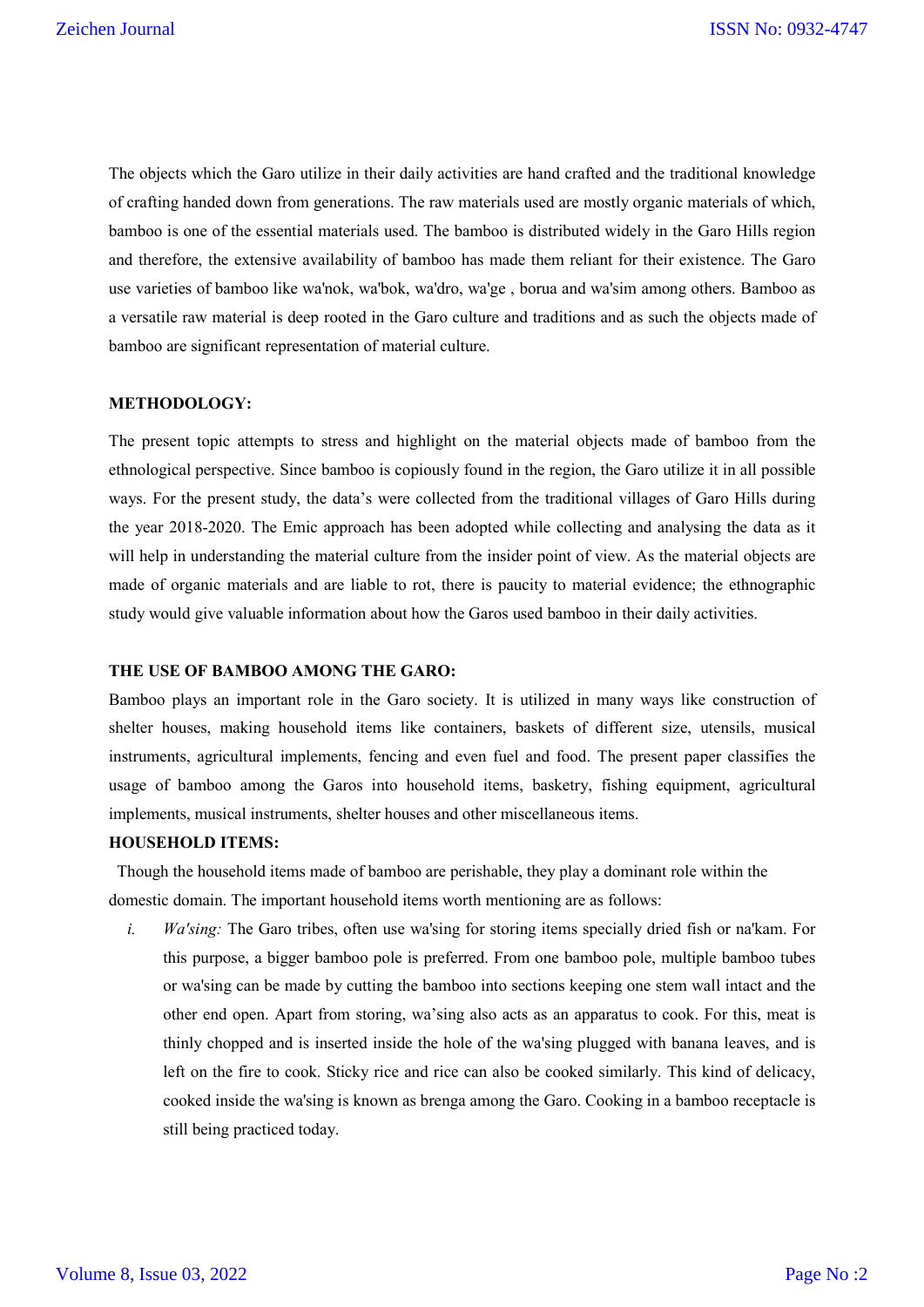- *ii. Pabi or pabe:* Another item worth mentioning is pabi or pabe, a bamboo tube used as a water vessel. Unlike the wa'sing, the stem walls are kept intact and are punctured with a small opening that acts as a mouth to either fill or drink water. Pabi filled with water is usually carried to the jhum fields to drink water while working.
- *iii. Me'gol and brak*: Easy to carve, me'gol is a long, flattened, plain, and smoothened spoon used to stir rice while cooking. The brak on the other hand resembles the shape of a cooking spoon having a head with a little depth at one edge and the other edge acting as a handle usually use to stir the curry or serve or even transfer the food. Even if they use simple spoons for cooking, the Garo prefers to eat food with their hand.
- *iv. Tokkari*: A stand-like holder made of bamboo, to keep kitchen utensils, especially the spoons.
- *v. Wa'singtok*: Bamboo tube used for blowing air to keep the firewood burning is known as wa'singtok. For this, bamboo is made hollow by cutting both ends of the bamboo stem and clearing the inner walls of the bamboo.
- *vi. Wa'gok:* The utility of wa'gok is that it acts as a utensil replacing the modern-day bowls. It is specially used to transfer the rice from rongdik (an earthen pot where rice is stored) to the cooking pot. For this, a bamboo with a larger diameter is preferred, keeping one stem wall intact and the other open.
- *vii. Jaktap:* Jaktap is bamboo-made pest control or killing device. It has a square flat head weaved out of bamboo with a long handle. It is lightweight and flexible allowing a fast movement to kill the insects like houseflies, mosquitos, moths, etc.
- *viii. Mora:* In some houses, a stool made of bamboo called mora is found. They are usually offered to the visitors of distinction. (1)

### **Basketry:**

The basketry among the Garos is an old age craft which became an intrinsic part of the day to day life and pursuits. The basketry produced or woven basket holds an essential part in the Garo household items. For instance, it is used to carry firewood, store paddy, store seeds, and so on. Apart from bamboo, canes are also used to make baskets. The baskets are done manually where the bamboos are split with a sharp knife into a flat thin strip. These strips are further made thinner by peeling the upper layer strip and are smoothened with the help of a knife. The smoothened strips are left out in open air, and among the Garos, they keep the strips in the roof allowing the dewdrops to fall on it. The bamboo strips coming in contact with the dewdrops allow the strips to be more flexible and also stronger that even small insects which attack bamboo especially termites could not harm or damage it. Following are the several types of basketry of different shapes and sizes used for different purposes.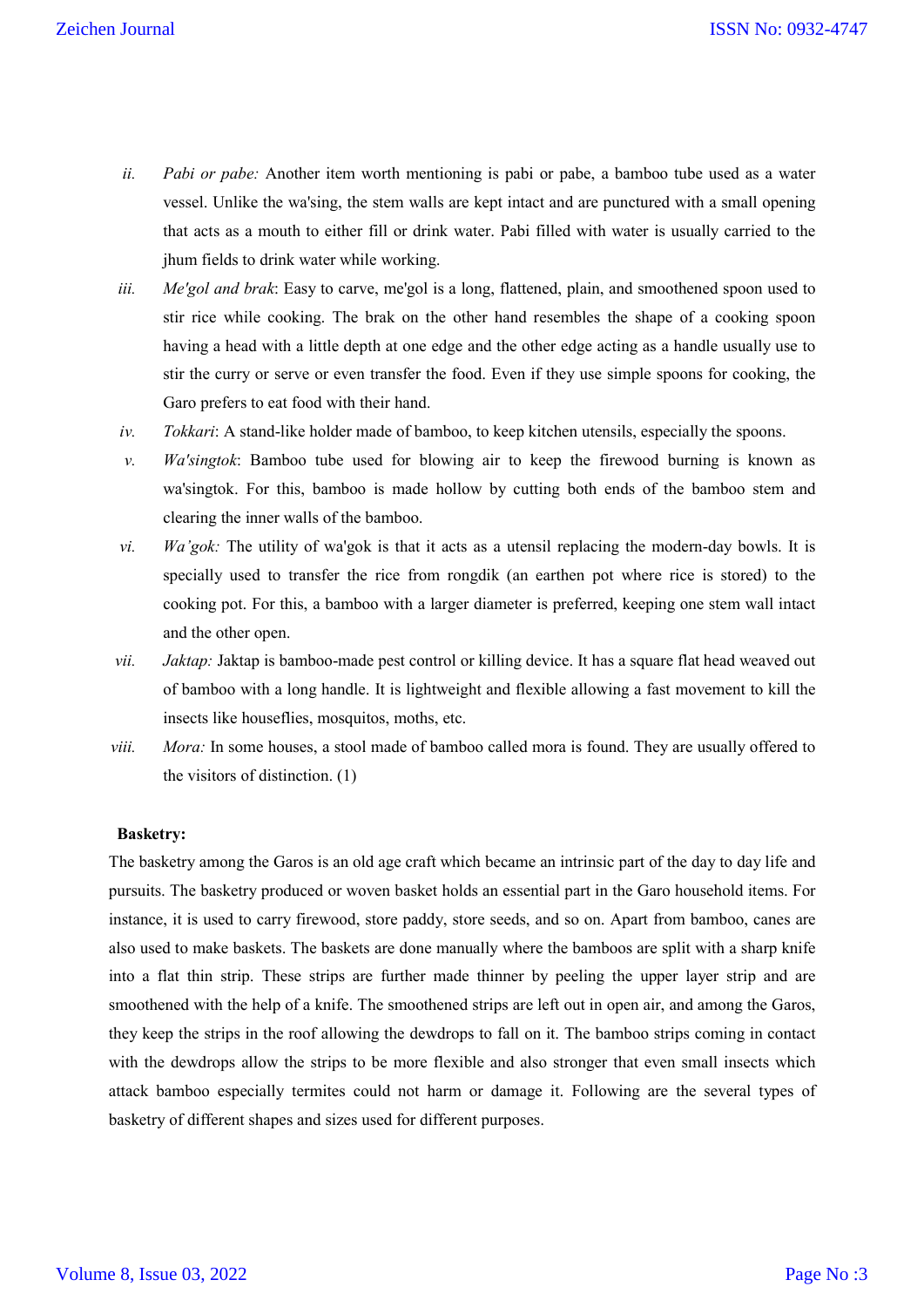- *i. Gachek* or *Machek* : *Gachek* or *macheck* is a small, closely weaved bamboo basket used especially to store paddy seed or other seeds. At the time of sowing seeds in the jhum fields, the Garo carry this basket on their waist filled with seeds and toss the seeds to the jhum fields.
- *ii. Kokcheng* : Another type of basket prevalent is the *kokcheng.* It is a carrying basket woven with slight gap alternately. This basket is primarily use to carry things like firewood gathered from the jungle, or carry *basing* when need to collect water from spring bed for different purposes.
- *iii. Megam Koksi*: This is a finely woven basket with a conical shaped cover meant for keeping clothes and other items. It is said that this basket was mostly prevalent among the Garo sub tribe Megam and hence the name *megam koksi.*
- *iv. Kilkok* : Perhaps this basket is the longest with loosely woven basket among the Garos. This basket is used to carry or transport cotton from the fields to their respective homes.
- *v. Dol* : This basket becomes extremely useful during the harvest season. *Dol i*s used to keep and store the paddy. Apart from storing the paddy, it is used to store and carry other items as well.
- *vi. Kudu* : *Kudu* is a small finely woven cylindrical shape basket used to measure the quantity of rice for cooking . It is kept inside the *rong'dik* where the Garo store their rice.
- *vii. Janchi* : It is a cylindrical longer than the *kudu,* basket which is used to filter the *minil* or sticky rice while making or brewing the traditional rice beer. When in use it is kept inside the middle of *chu dikka.* Depending on the height of the *dikka* or earthen pot, the *janchi* is weaved.
- *viii. Gengreng* or *Dengreng* : A conical shaped woven tightly with a small hole on the tip. This is used to filter the ash and obtain the alkaline liquid from the tapering end. *Gengreng* or *dengreng* is found extensively in the traditional Garo villages as alkaline or *kalchi* is one of the distinct food ingredients of the Garo.
- *ix. Ruan* : This is a winnowing fan, designed in the form of a tray with high ridges on one side and a slanting ridges on two sides and one side left open. The border of this basketry work is bordered with bamboo for better grip when in use. It is shaken with a slightly forward and upward motion to separate the husk from the rice. It is also used as a tray where the Garos dry the sorrel leaves, chilies, and other edible items on then sun.
- *x. Koksi : Koksi* is fishing accessory basket used for holding fish or other aquatic animals like crabs, shrimps, frog and so on after they have been caught from the rivers, streams or ponds. This basket is pot shaped with firmly woven bamboo strips. It was woven in such a manner that the aquatic animal could in no way escape. It has a narrow mouth, a neck a broad base and is usually attached *koksi* around the waist by a rope or a cloth. It differs in sizes.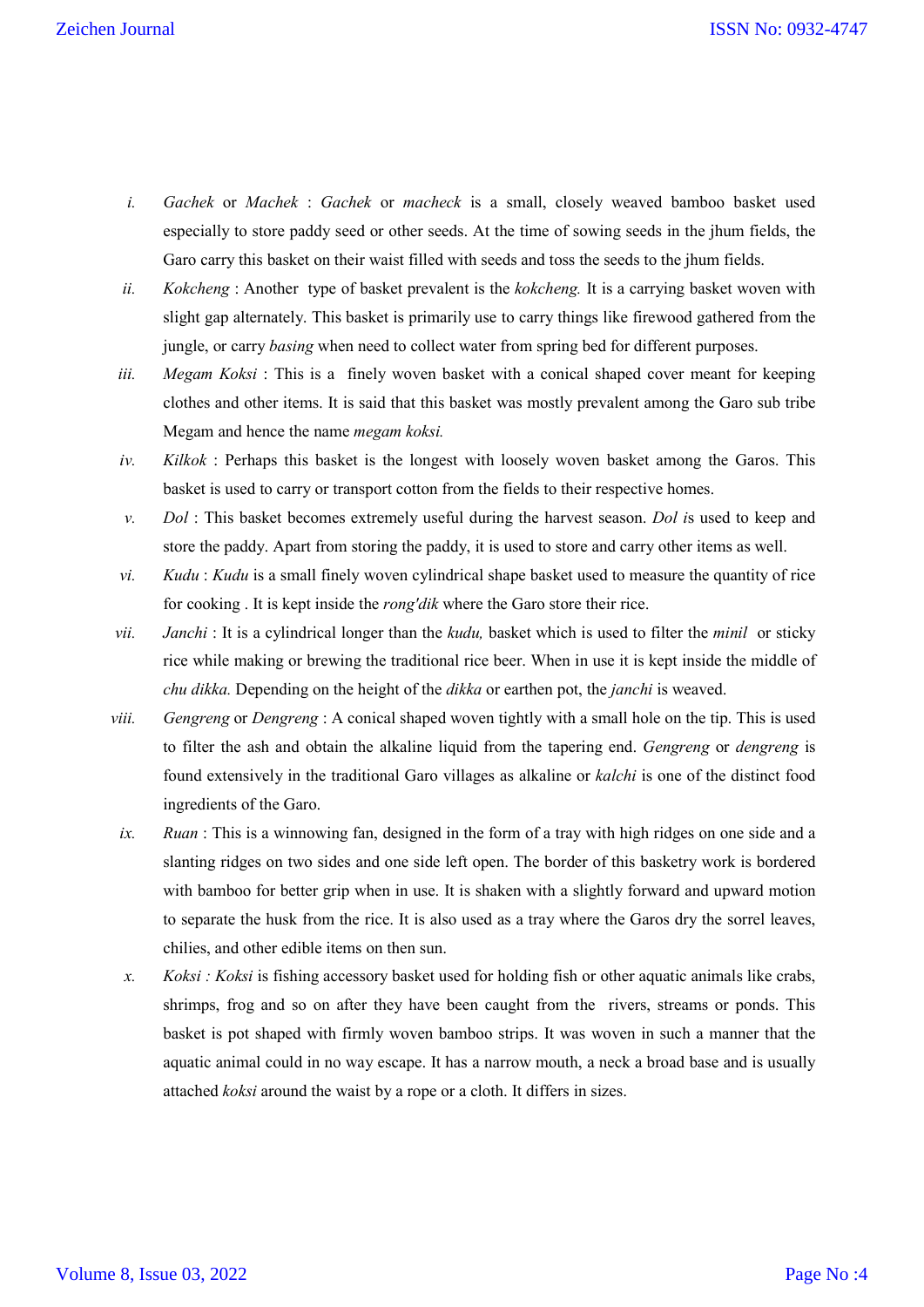- *xi. A'kok* : This is a cage made of bamboo to keep the pigs to sell in the market. This is also sighted regularly in the Garo weekly markets.
- *xii. Koksep*: A *koksep* is a cage made of bamboo loosely woven with gaps. Domesticated hens and cocks are kept in the koksep for sale. Depending on the size of the birds, the *koksep* is woven. Sometimes five or more birds are kept inside the *koksep.* This cage filled with bird is mostly sighted in the Garo weekly markets where they are put up for sale.
- *xiii. Do'gring or do'pra: Do'gring* or *do'pra* are bamboo made baskets filled or cushioned with straws for hens to lay eggs. To find eggs easily and quickly for food and also to protect the eggs from animals, do'pra is placed on the elevated side of the traditional house above the ground.

# **Fishing Equipment:**

Fish forms an important item in the Garo diet and people give good deal of attention to fishing operations (2). Apart from construction a fishing weir across the stream, the Garo people make fishing traps out of bamboo as well. Few known fishing equipment made of bamboo are:

- *i. Chempa* : A *chempa* is a fishing trap made out of bamboo strips. It is biconical or diconical in shape. This fishing trap has a flexible opening or valve like opening in the middle and the circular edge of one side is woven, while the other side is not woven and is left a hole. While fishing, this trap is submerged and kept in the water in a horizontal position keeping the valve like opening against or towards the running water and sometimes cover the *chempa* with mud or bushes. The fish enters this trap via the valve like opening with no chance to get away. The fishes are then taken out through the hole of the circular edge which was plugged with leaves or a cloth when kept submerged in water.
- *ii. Cheki: Chekki* is a fishing gear made out of bamboo. It has a long stiff bamboo stick which is used as a handle and a triangular shape with the front part open. This fishing trap is usually used by the women folks and also children who fish fishes from shallow or rocky rivers. They dip or submerge the *chekki in* the river, which is then lifted from the water. The trapped fishes are easy to handpick as it has a wide open front.
- *iii. Bamboo spears*: This fishing equipment, were used by the divers to spear big fishes under water. Used mostly by the dwellers of Siju, situated in southern part of the province who plunged into the Simsang river to catch big fishes.(3)

# **AGRICULTURAL IMPLEMENTS:**

The Garo traditionally practices the jhum or slash and burn cultivation for their sustenance. The tools and implements use for agriculture are simple because agriculture among the Garos is limited to clearing and burning of forest and dibbling of seeds in the ashes of the burned forest. Though the agricultural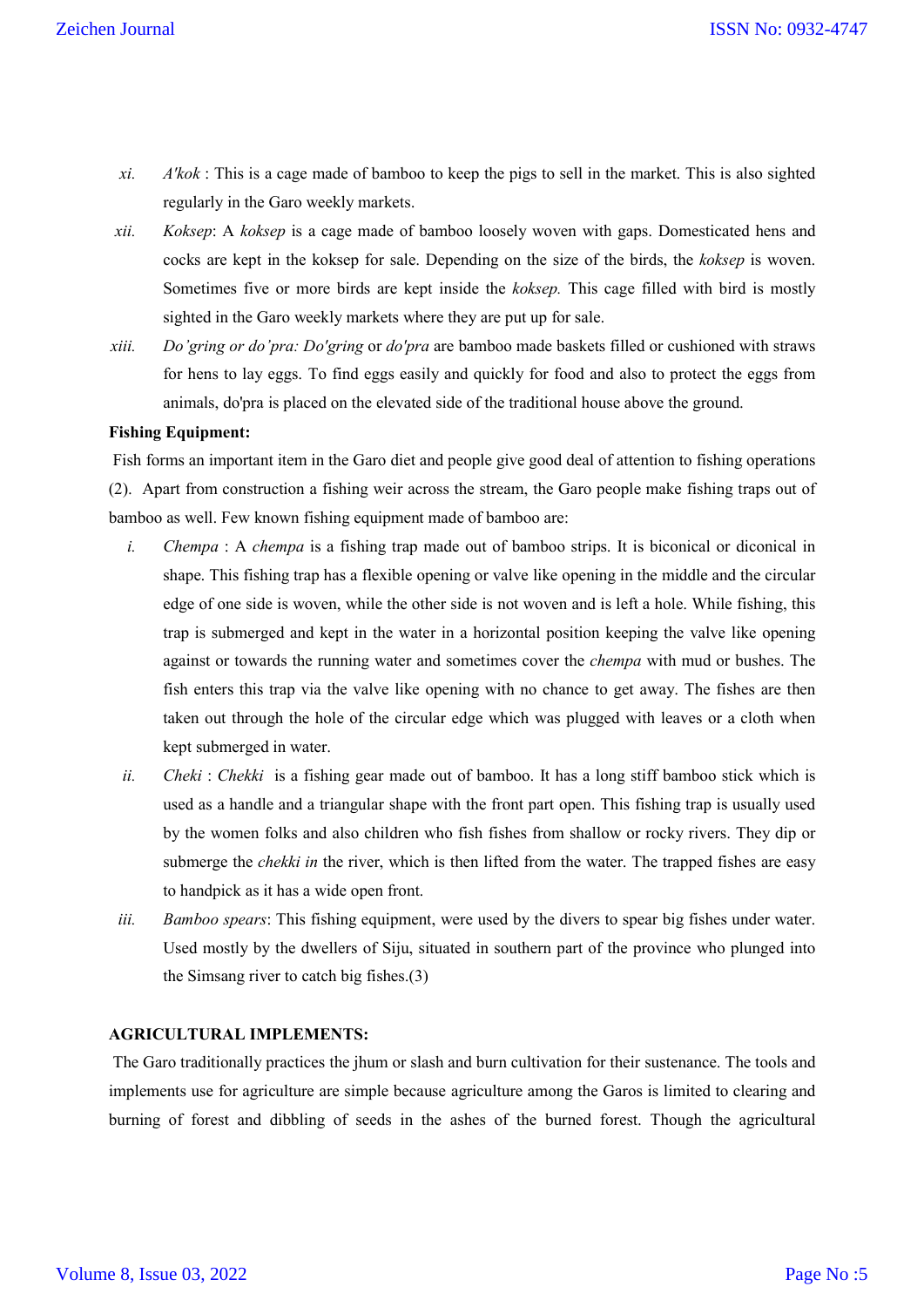implements specifically made of bamboo are fewer, yet, bamboos are used as a shaft to iron agricultural implements like *atte*, *gitchi, rua* among others.

- *i. Gongkati* : *Gongkati* is a simple implement procured from the branches of trees or a bamboo with a gradual sharp curve. It is a hand tool used specifically to clear the bushes and shrubs. It is use as an assister to scoop or pull the bushes and shrubs.
- *ii. Matta* : *Matta* is a long, sharp and pointed stick at both ends. The plot of land which is ready for cultivation is not dug but is made holes with the use of *matta on* regular intervals. The seeds are then dropped and buried in these holes. The process continues until the plot of land is covered.

### **MUSICAL INSTRUMENTS:**

The Garos play the musical instruments mainly for entertainment, festivals and ceremonies and for relaxation. Apart from wood, major portion of musical instruments are made of bamboo. For musical instruments, the Garo prefer *wa'dro*, *wa'tre* etc.

- i. *Chigring:* According to the oral traditions, the Garo use chigring as the main instrument before the emergence of drum. It was only later that the Garos started to make drums from solid wood as it transmit a louder sound than the bamboo. Chigring is a bamboo instrument with strips slit out of the bamboo itself. The strips slit from the bamboo are known as ding'chita. The instrument has a hole punctured in the centre, known as do'go which helps to make a vibrating sound. It is played with the help of sticks.
- ii. *Bangsi:* The flute or bangsi, is one of the widest and simplest instrument used among the Garos. This wind instrument is made of bamboo (preferably wa'tre, wa'dro, wa'tebok) with varied holes to produce sounds. Among the Garos, bangsi is blown or played during the time of celebration, merriment or even relaxation but not during the time of mourn. There are two ways of making the bangsi. One way is by using iron wherein the holes of the bangsi are made or hollowed by heating the iron in the fire and percussion making a hole. The other way of making is simple by using *atte.* They make this kind of bangsi on the way to the jhum fields where they can play while resting. There are different types of bangsi prevalent among the Garo. Bangsi Olongma, Bangsi Oktera, Bangsi Roroma, Bangsi Doroma.
- iii. *Digang:* Another type of wind instrument among the Garo, made by joining two different sized bamboos from smaller to bigger is the Digang. The *bima* or the hole through which the instrument is blown is smaller in size than the opening end, known as *bipa* and which is bigger in size comparing to *bima.* Digang does not have any religious connotation. It is specifically blown in the jhum fields or the *a'ba* as a means of communication. The Garos, work in their jhum fields from early morning. So as soon as they reach their fields they blow this instrument indicating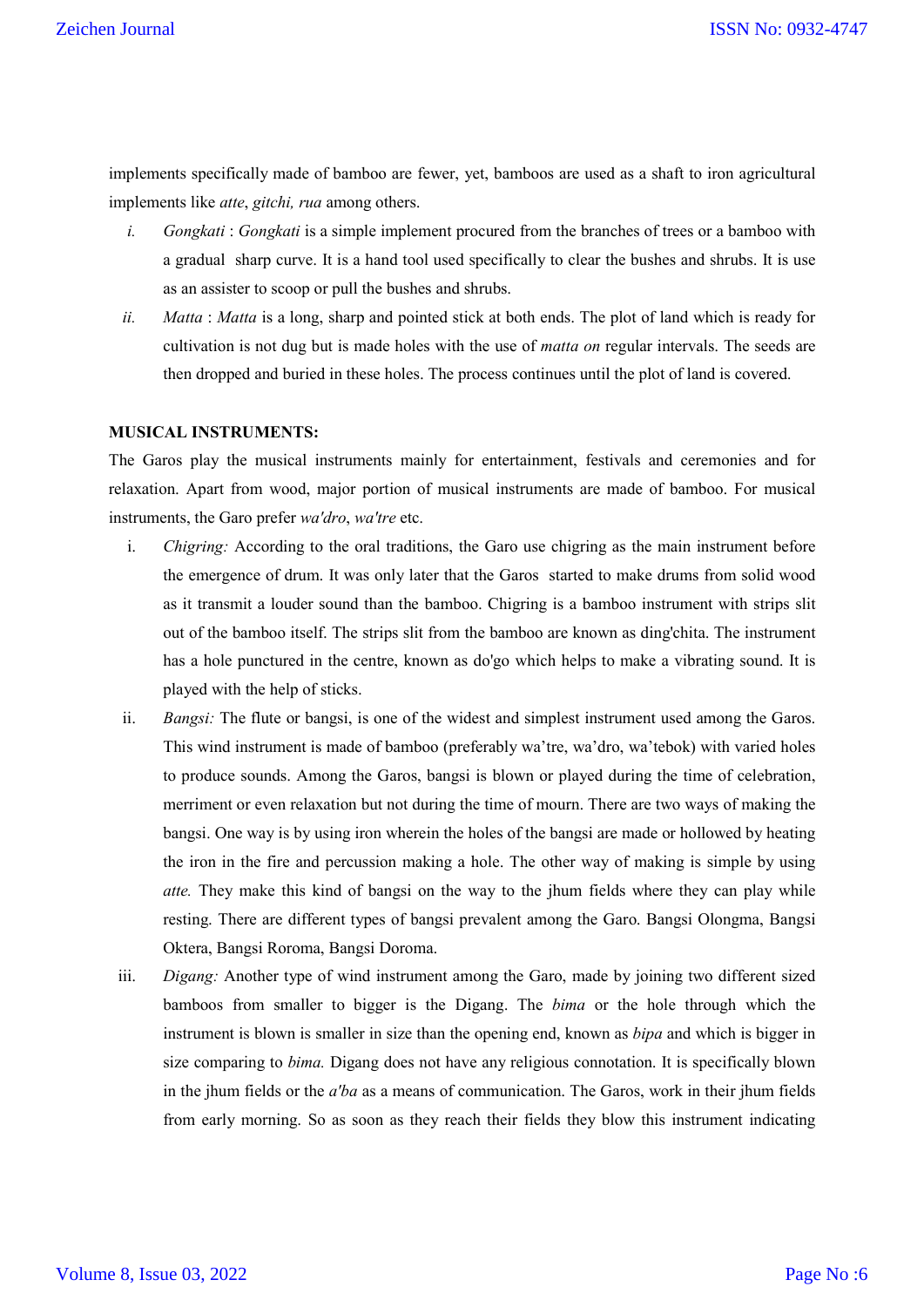their arrival to their jhum fields. The blowing of the digang also acts as a wakeup call to other families who might have overslept. It is also blown to chase away the animals and birds trying to destroy the crops from the jhum fields as the jhum lands of the Garo, are extensive that one cannot run around the *a'ba* chasing away the animals or birds. The digang produces a loud sound, which startles the animals and birds trying to ruin the crop The digang produces a loud sound, which startles the animals and birds trying to ruin the crop

iv. *Kal:* This instrument is used by the Ruga (a sub-tribe among the Garos). It is a trumpet type instrument which is made by joining together different sized bamboos tightly, from the biggest to the smallest.(4)

### **Housing:**

Bamboo serves as the key element for building purposes. Not only because bamboo is found in abundance, but because of its structural advantage bamboo is used in the construction of house along with other natural resources like the hardwood, thatched grass and cane. The floors and walls of the house are weaved together by flattened bamboo. The slanting door is also made of bamboo. wa'ding (bamboo strips), are used as a fastener of joints of the house replacing the use of nails. A typical Garo dwelling house is known as *Nok Mande*, is rectangle in shape, where the front portion is levelled with the ground and the part of the house which falls within the inclined ground are supported by bamboo and wood. Bamboo leaves are also used as a roofing material. Besides the dwelling house, there are other shelter houses among the Garos used for different purposes like the Bachelors Dormitory or the *Nokpante*, the Granary or *Mi Jam,* or Fieldhouse or *Jamadal*, Rest House or *Bandasal*, Tree house or *Borang*. Though the structures of these houses are different from each other, yet bamboo is extensively used in all parts of the shelter houses.

#### **MISCELLENEOUS:**

The significance of bamboo among the Garo is profound. Besides the uses of bamboo mentioned above, bamboos are also widely used as water-pipes to divert spring water from the source. In addition bamboo is constructed as shelve above the hearth known as the onggare to keep and store articles like food, seeds, gourds, baskets and other items that need to be kept dry. They also erect altars out of bamboo for religious rituals specially relating to agriculture, sickness and death. Furthermore, there are many indigenous games with bamboo acting as the principal material, like chongegera sika( pushing of bamboo pole downwards towards the opponent) and wa'pong sika (pushing each other with a bamboo pole). The form of sports and games most commonly played by them are very much conspicuous these games involve a trial of physical strength of each individual or a group.(5)

### **CONCLUSION:**